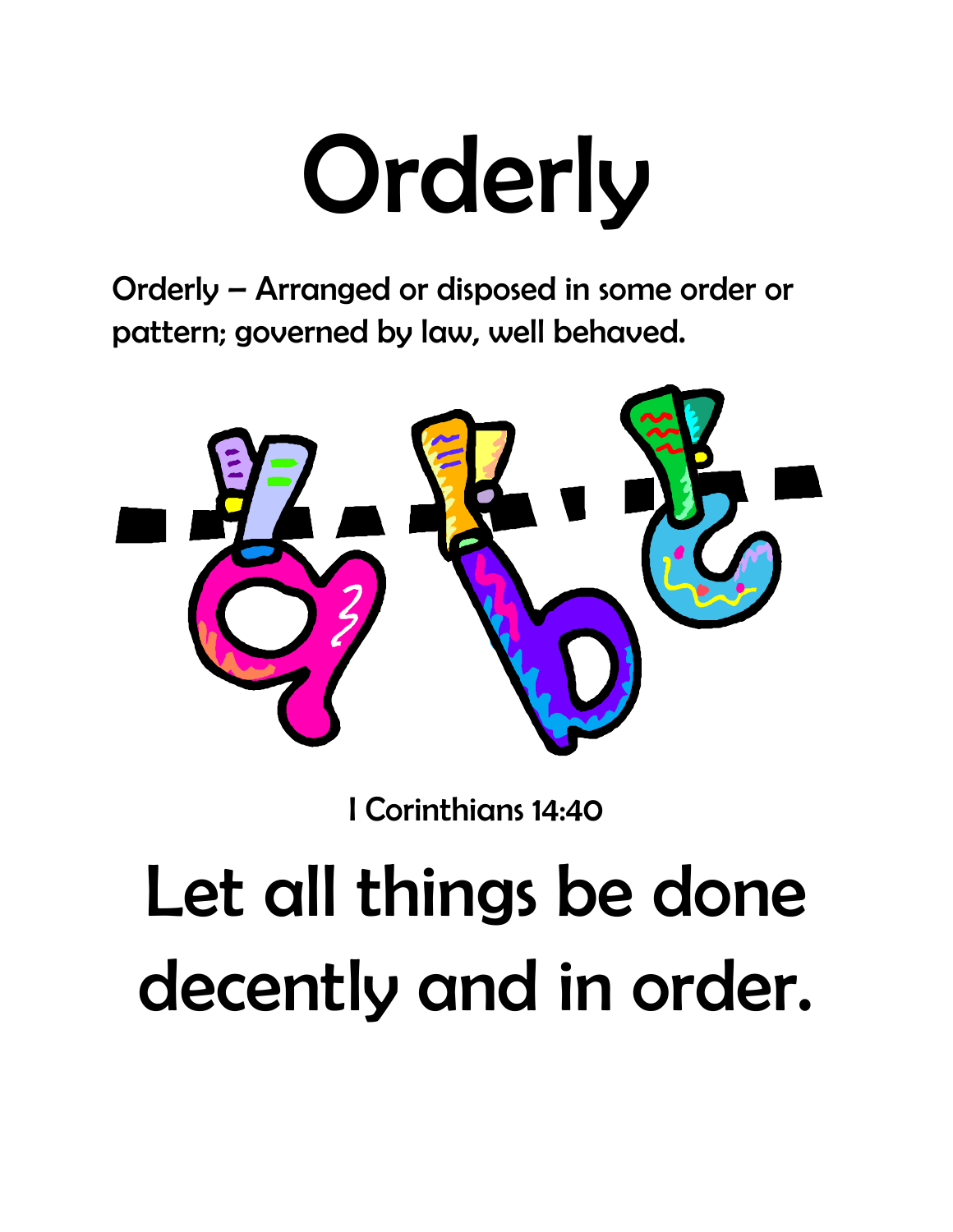### Attentive

Attentive – Mindful, observant; heedful of the comfort of others.



Psalm 85:8a

### I will hear what God the Lord will speak.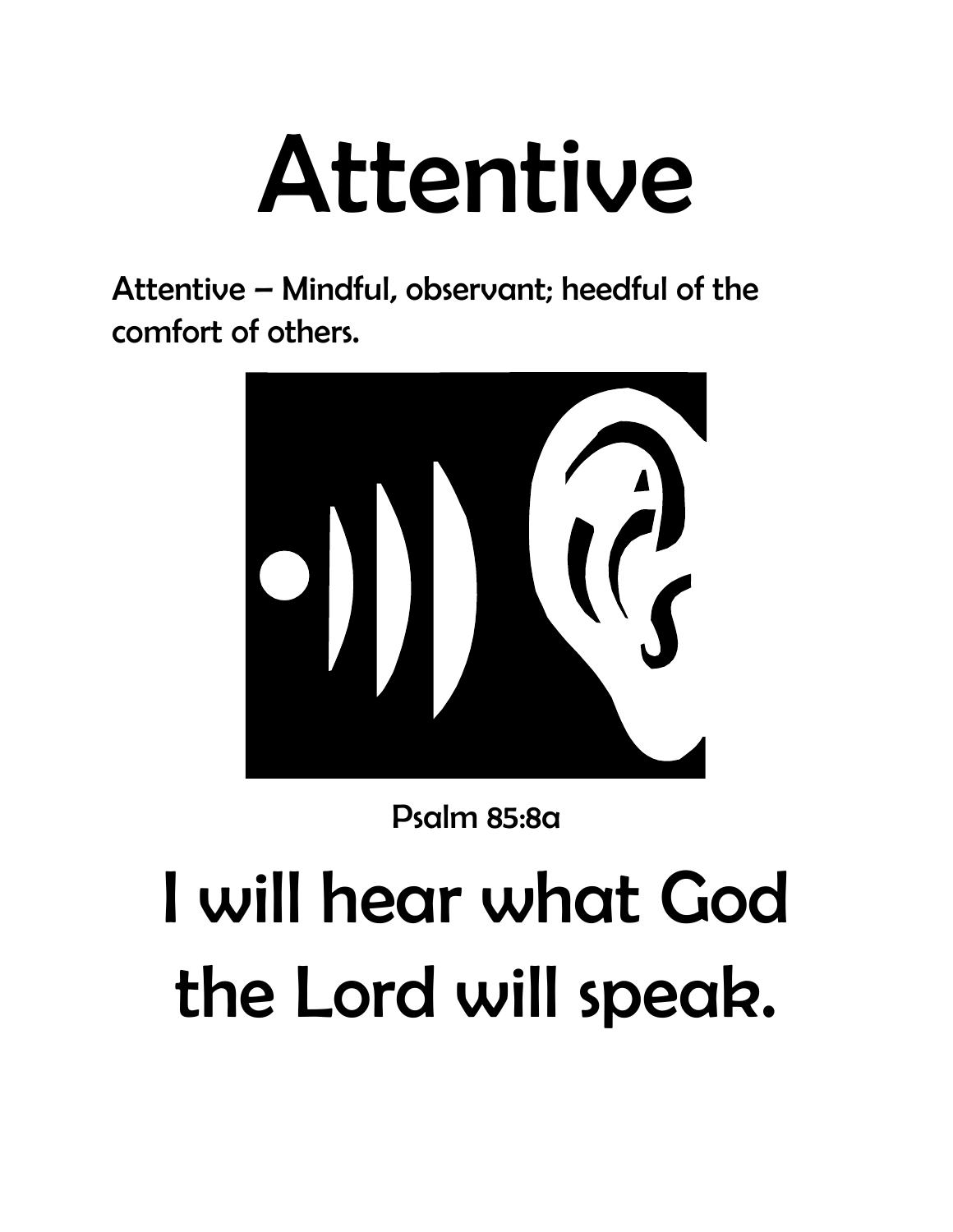### Teachable

Teachable – Capable of being taught; apt and willing to learn.



Hebrews 12:11

No discipline seems pleasant at the time, but painful. Later on, however, it produces a harvest of righteousness and peace for those who have been trained by it.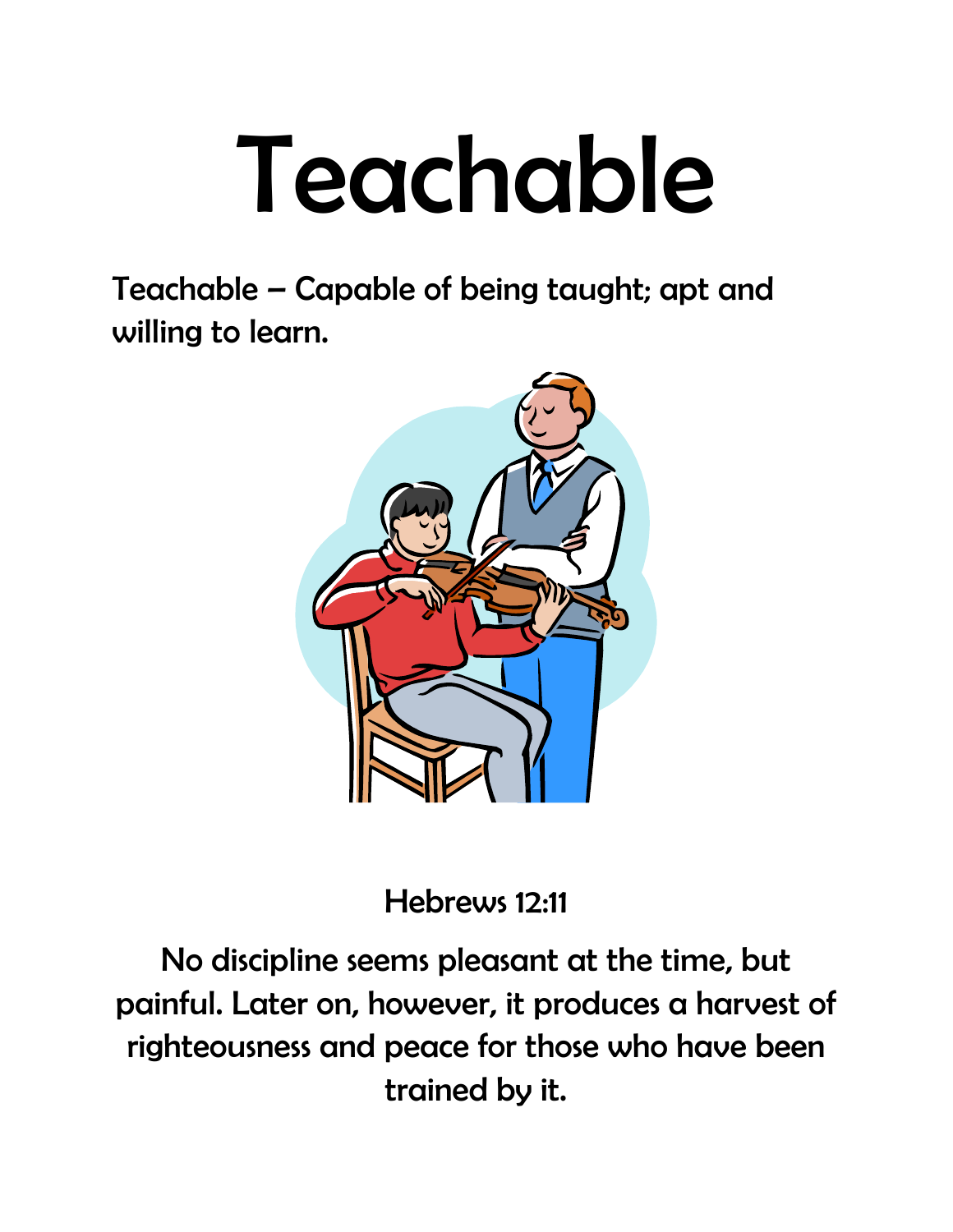### Obedient

Obedient – Submissive to the restraint or the command of authority; willing to obey.



Colossians 3:20

### Children, obey your parents in everything, for this pleases the Lord.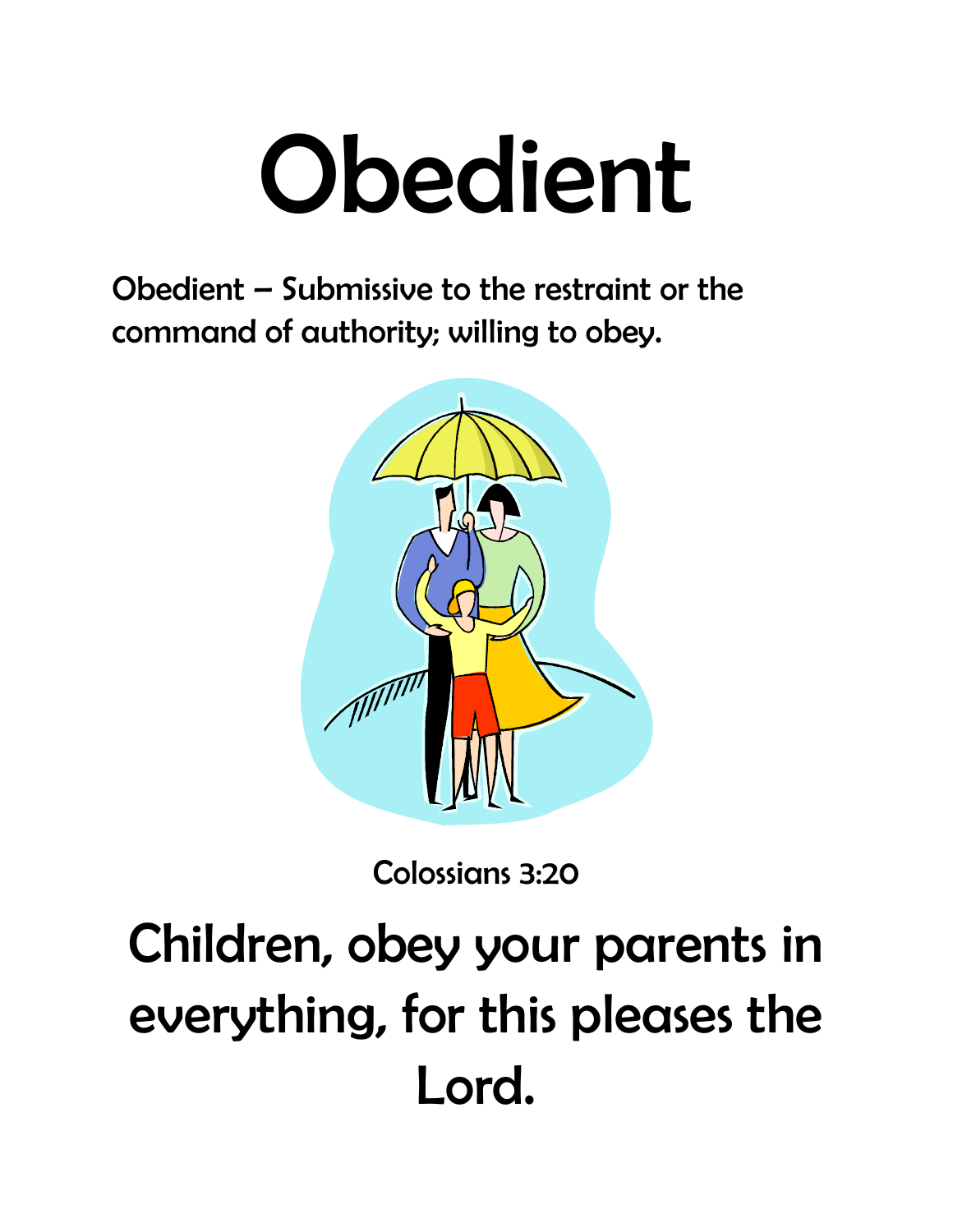## Respectful

Respect – An act of giving particular attention; high or special regard; esteem.



I Peter 2:17

#### Show proper respect to everyone: Love the brotherhood of believers, fear God, honor the king.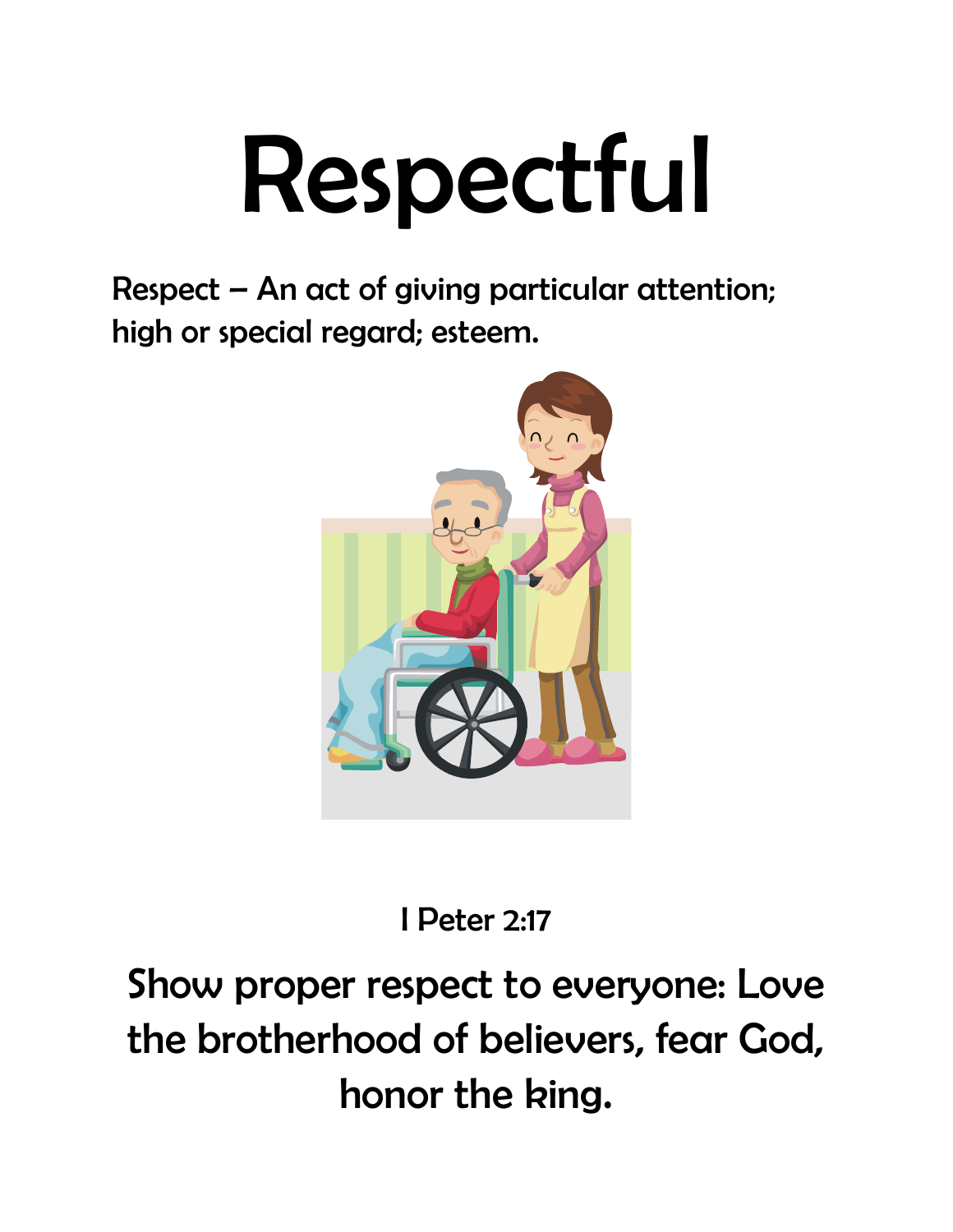### Honest

Honesty – A fairness and straightforwardness of conduct; adherence to the facts.



Proverbs 12:22

### The Lord detests lying lips, but he delights in men who are truthful.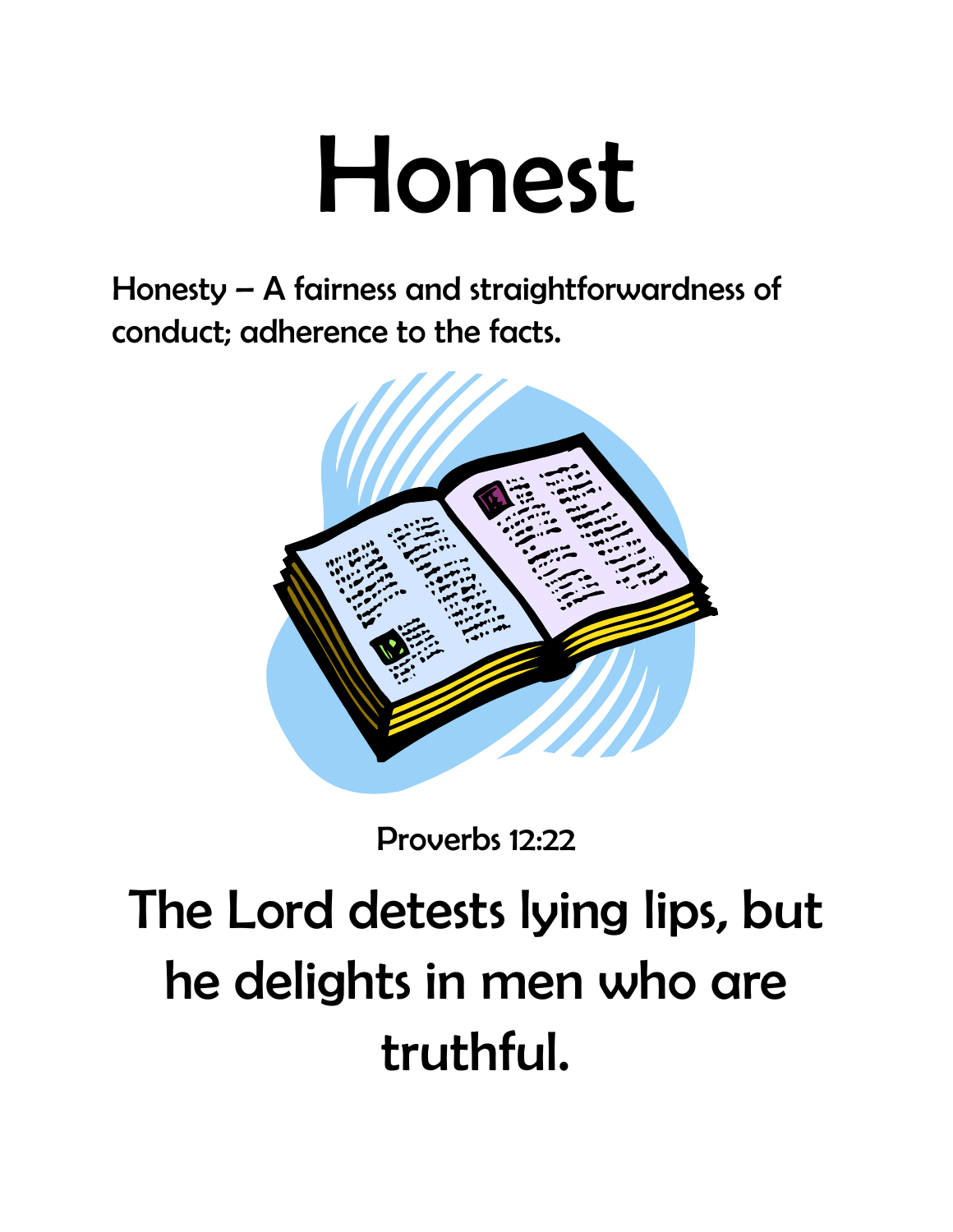# Forgiving

Forgiveness – To grant relief from payment; to pardon.



Colossians 3:13

Bear with each other and forgive whatever grievances you may have against one another. Forgive as the Lord forgave you.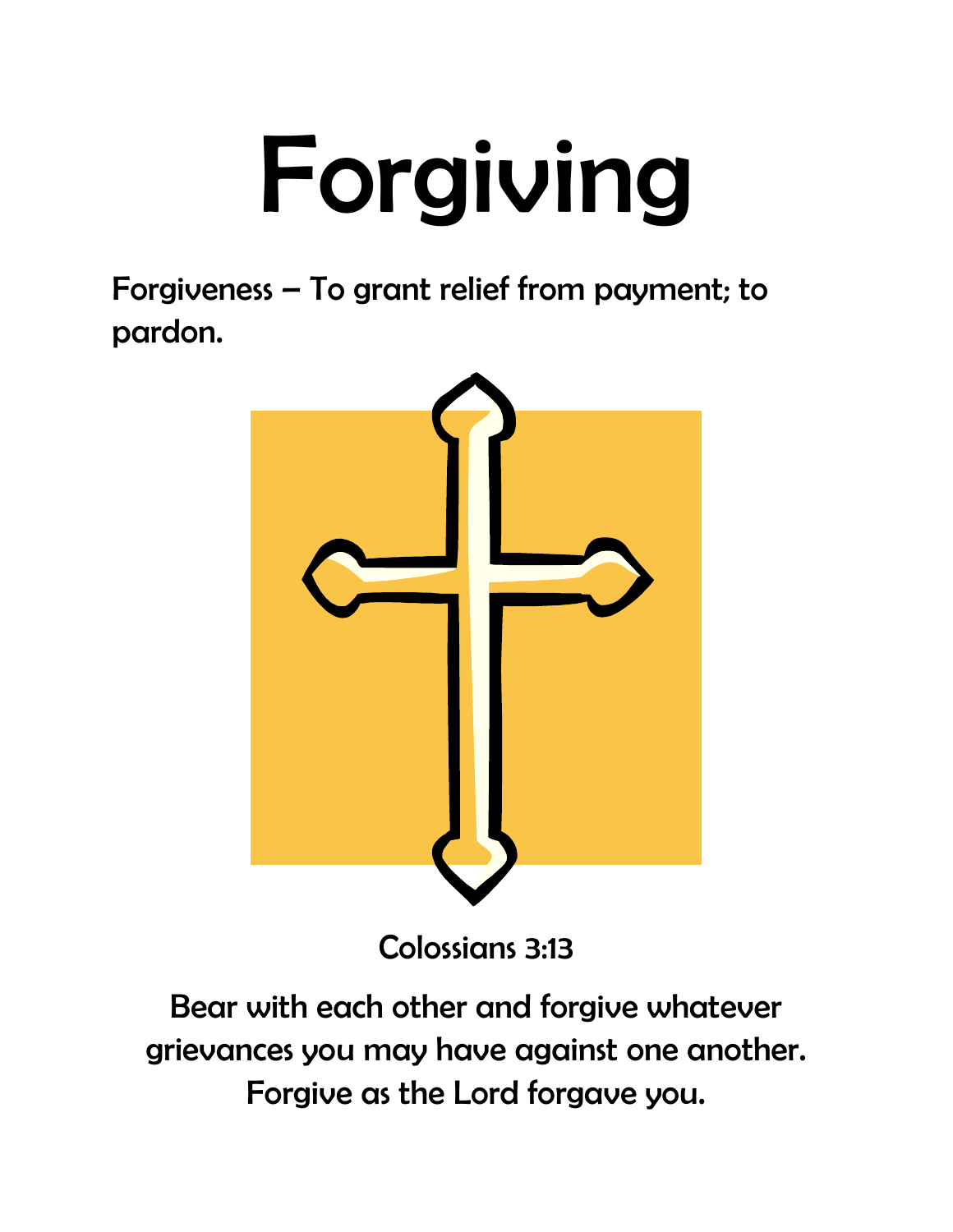### Peacemaker

Peacemaker – One who promotes harmony in personal relations.



Proverbs 15:1

#### A gentle answer turns away wrath, but a harsh word stirs up anger.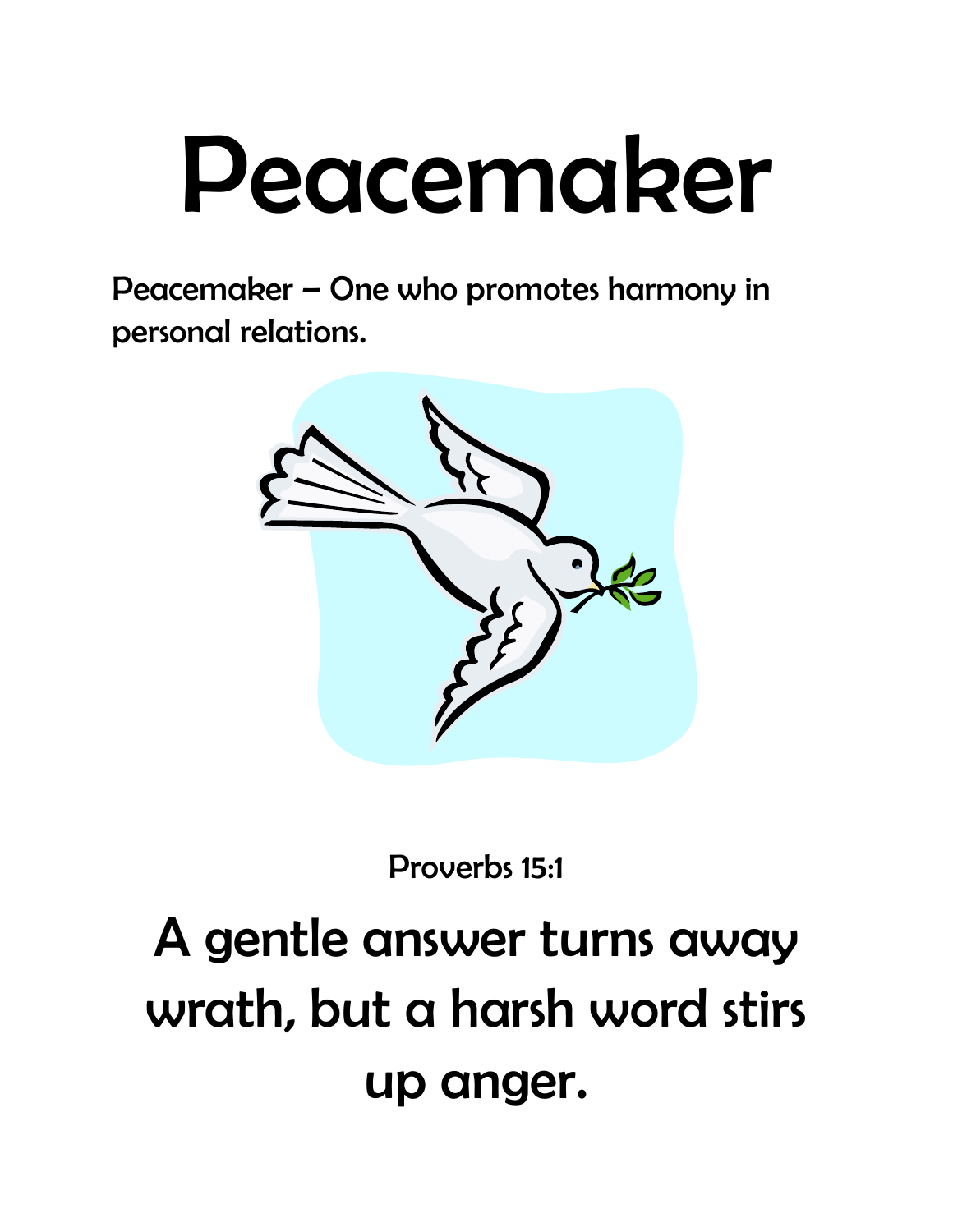### Courageous

Courage - Mental or moral strength to venture, persevere, and withstand danger, fear, or difficulty; brave.



Joshua 1:9

Have I not commanded you? Be strong and courageous. Do not be terrified; do not be discouraged, for the LORD your God will be with you wherever you go.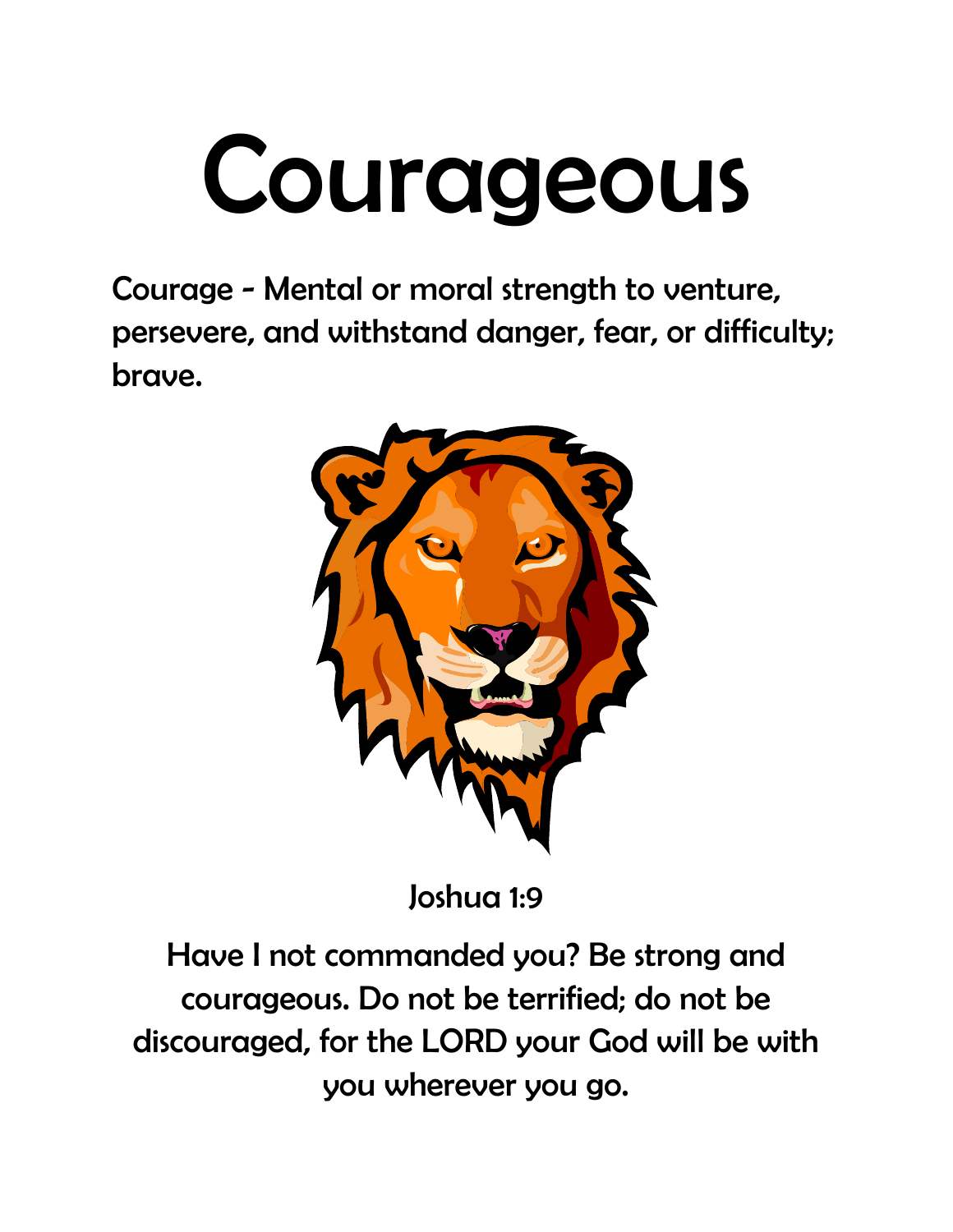### Discerning

Discerning – Showing insight and understanding.



Proverbs 2:6

For the Lord gives wisdom, and from his mouth come knowledge and understanding.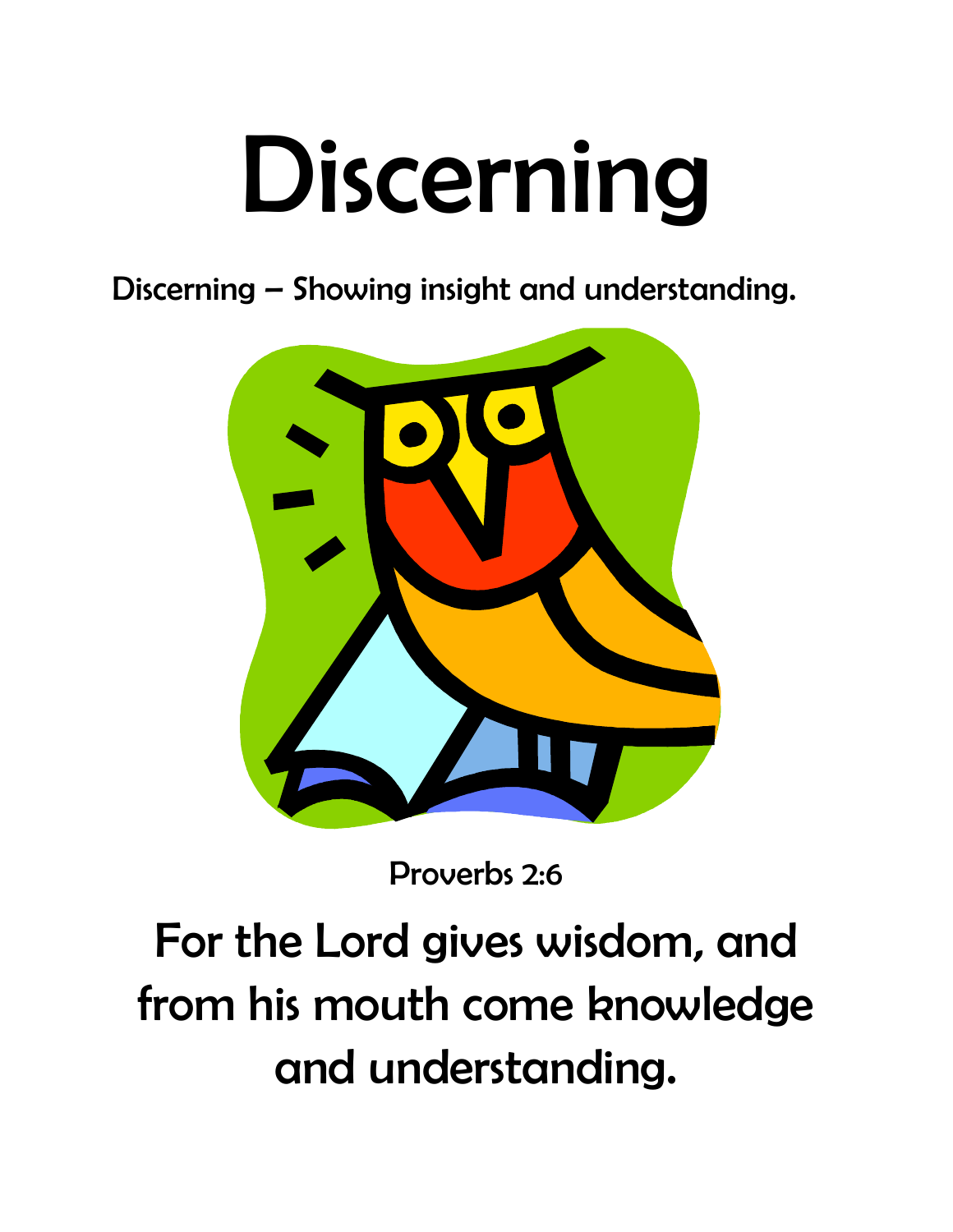### Content

Content – Feeling or showing satisfaction with one's possessions, status or situation.



Hebrew 13:5b

### …Be content with what you have, because God has said, "Never will I leave you; never will I forsake you.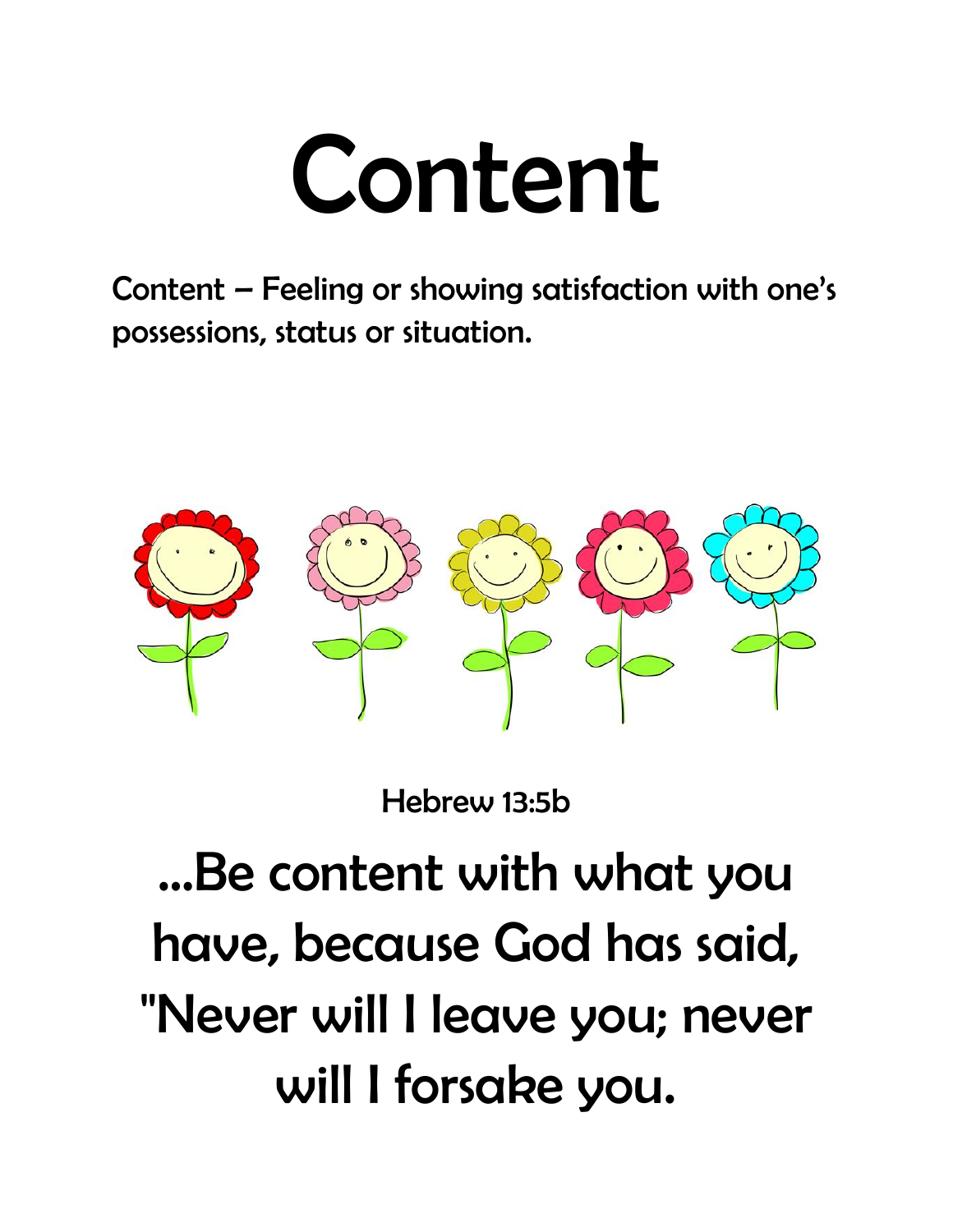### Servant-hearted

Servant – Someone that works for someone else.



Galatians 5:13b

### …Serve one another in love.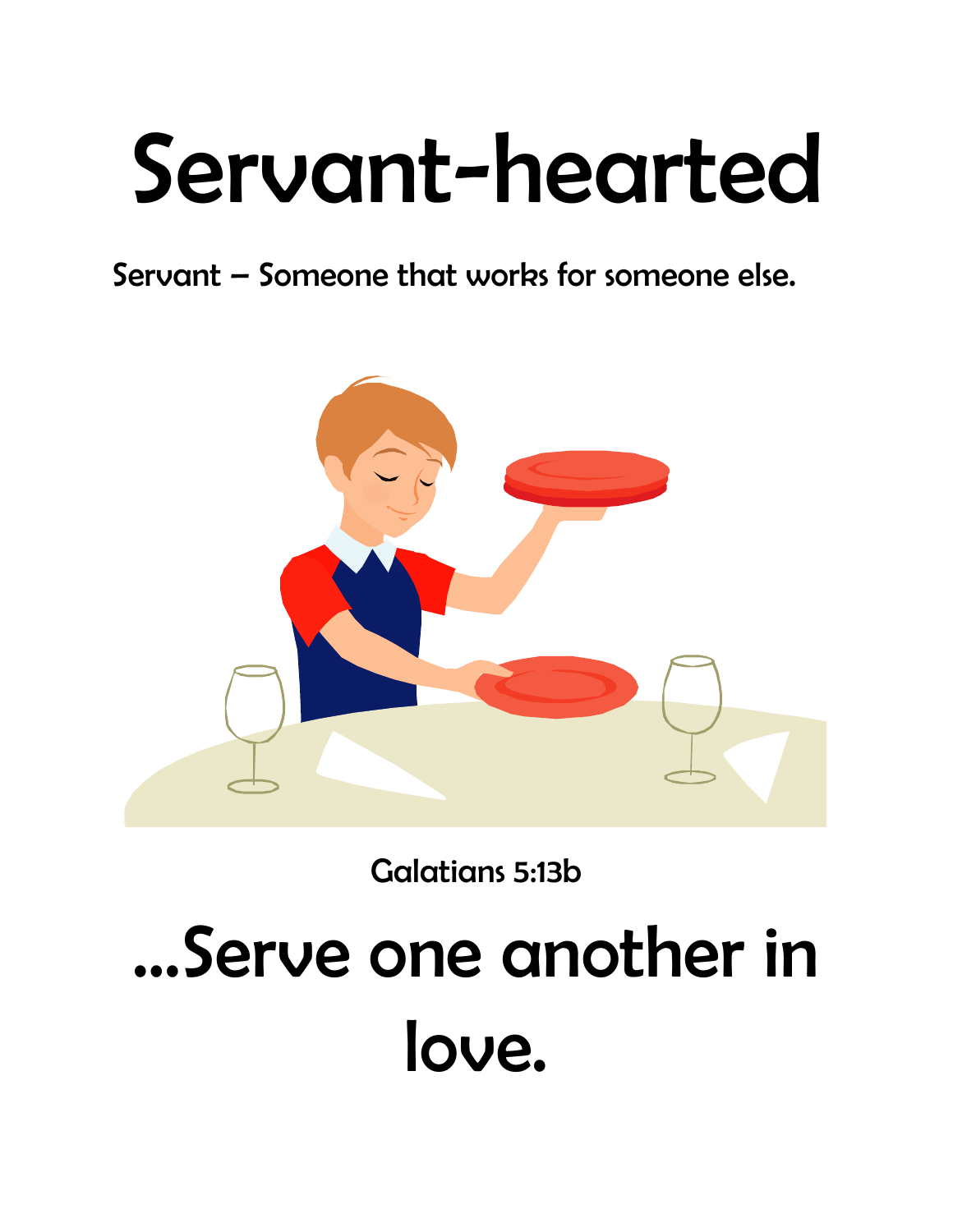### Thankful

Thankful – Expressive of thanks; well pleased; glad.



#### Psalm 136:1

### Give thanks to the LORD, for he is good. His love endures forever.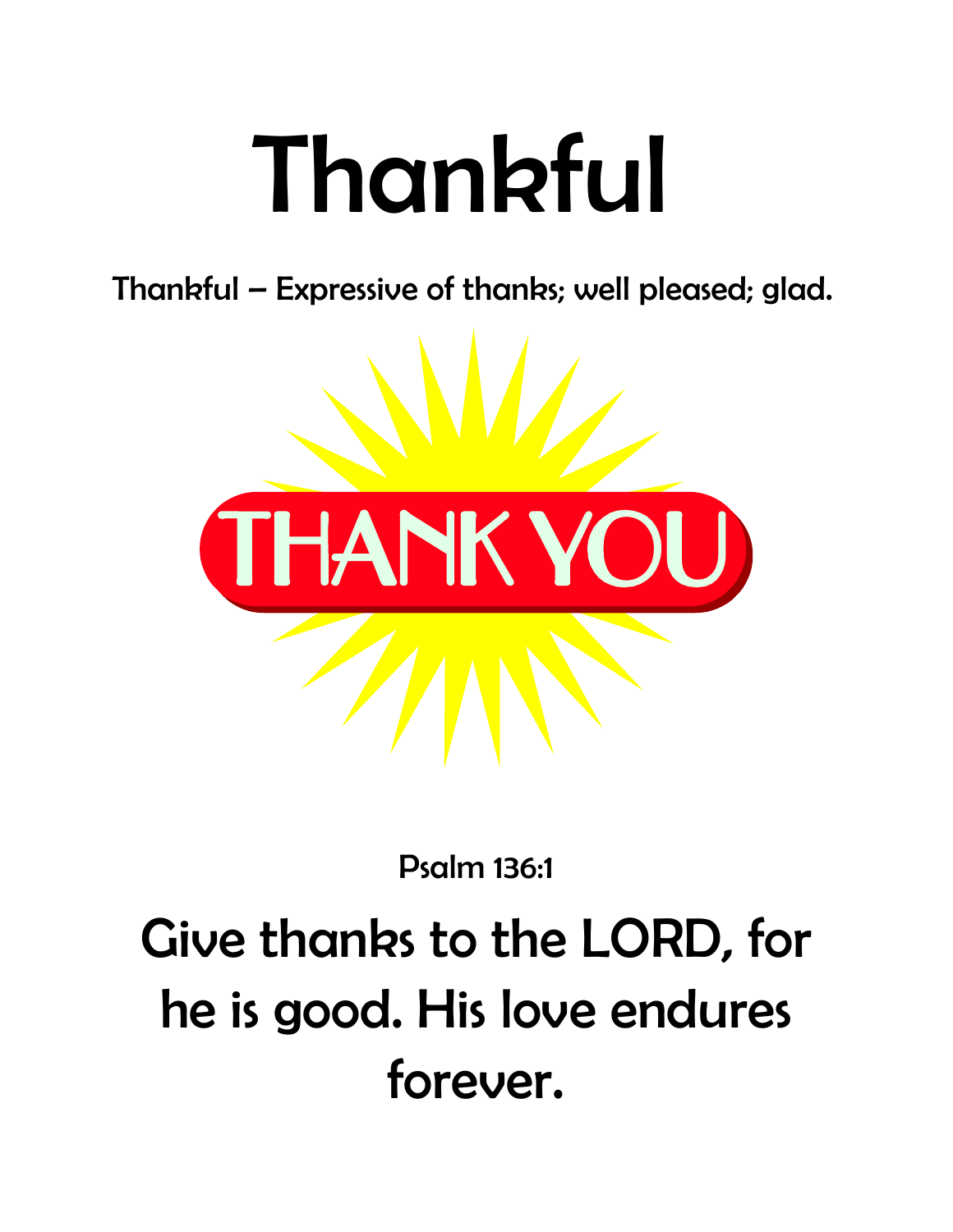# Self Control

Self Control – Control of your feelings and behavior.



Phillipians 4:13

#### I can do all things through Christ who gives me strength.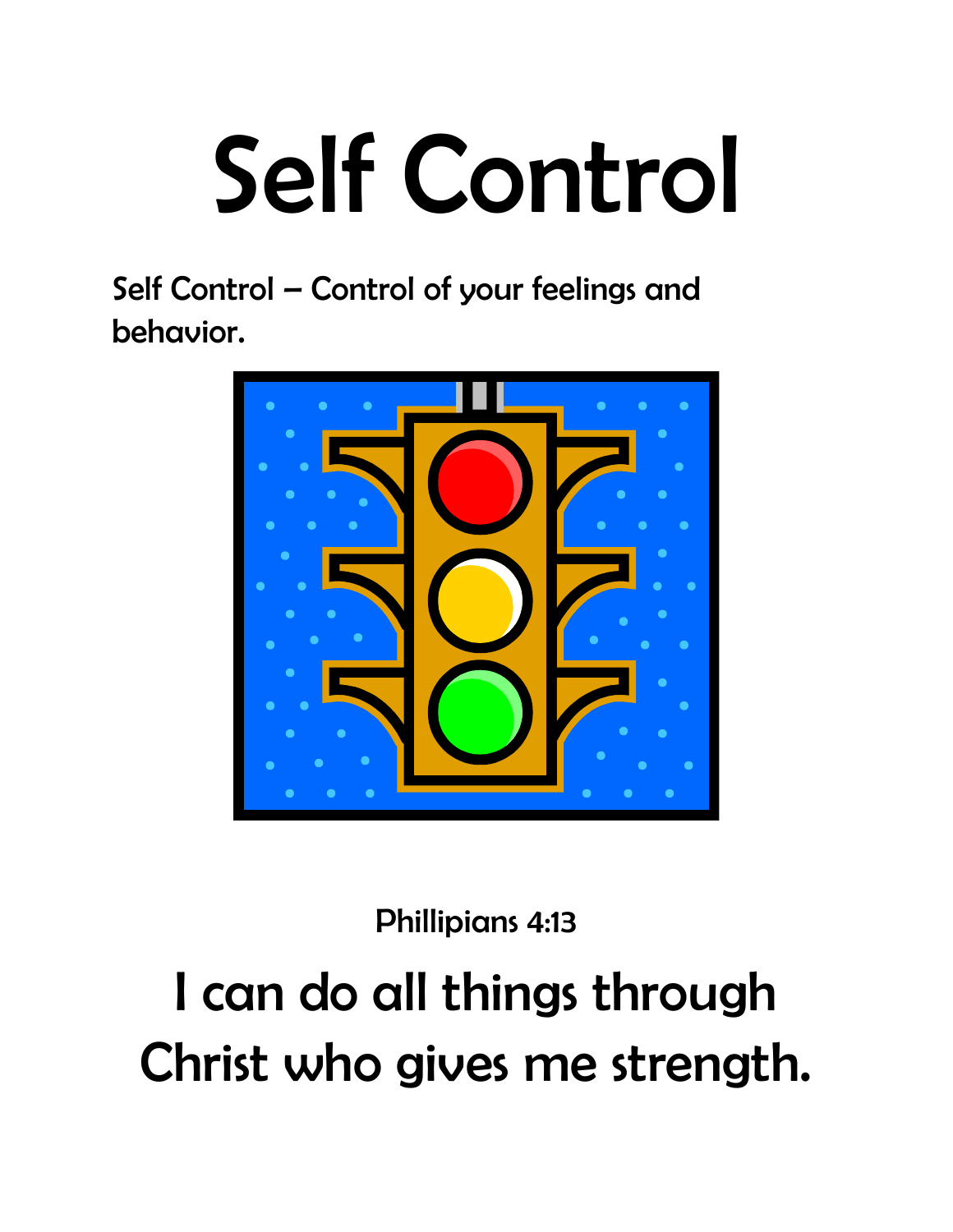### Loving

Loving – Having affection or warm regard; tender.



John 13:34

A new command I give you: Love one another. As I have loved you, so you must love one another.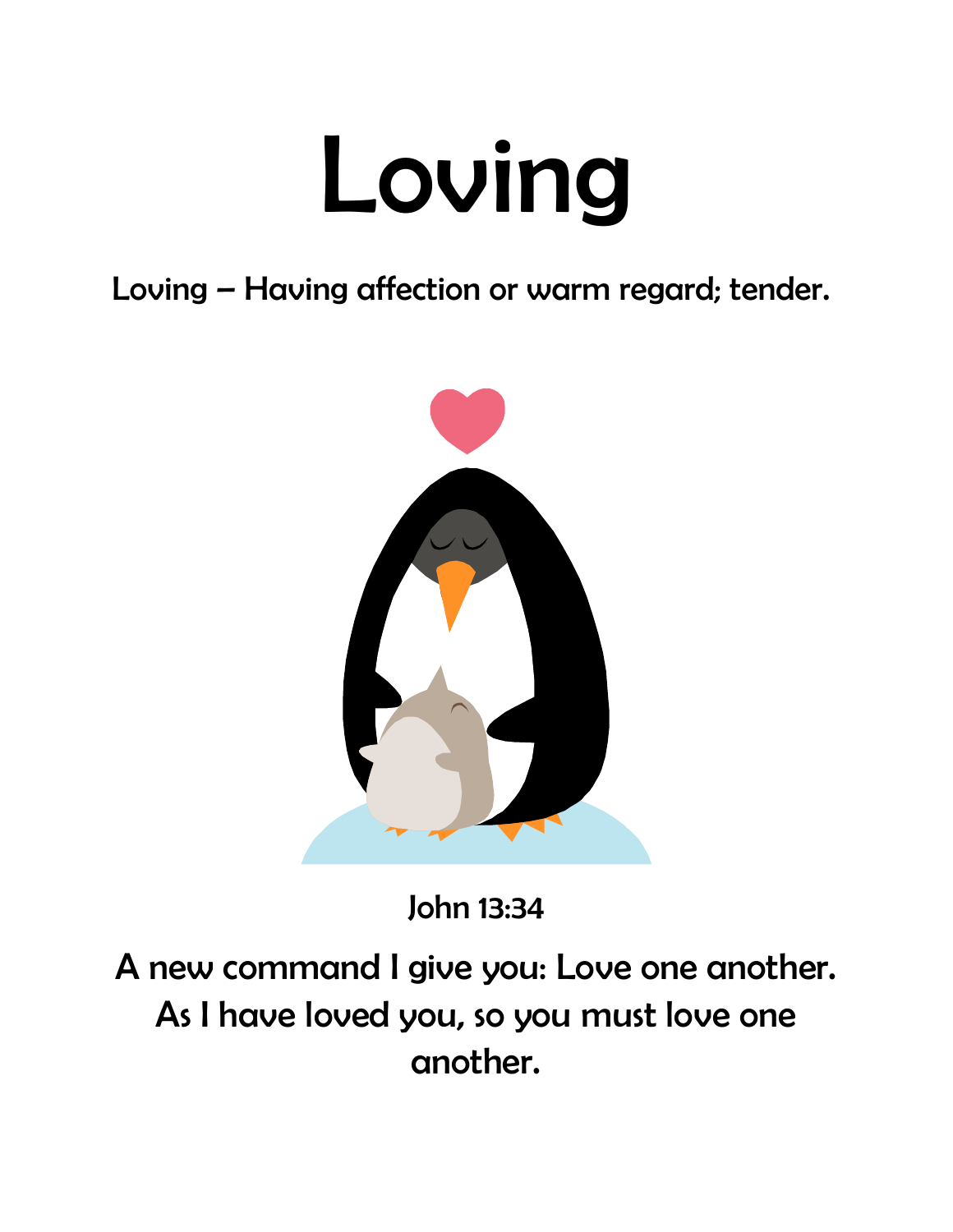### Humble

Humility – If you show humility, you are not too proud, and you recognize your own faults.



Phillipians 2:3

Do nothing out of selfish ambition or vain conceit, but in humility consider others better than yourselves.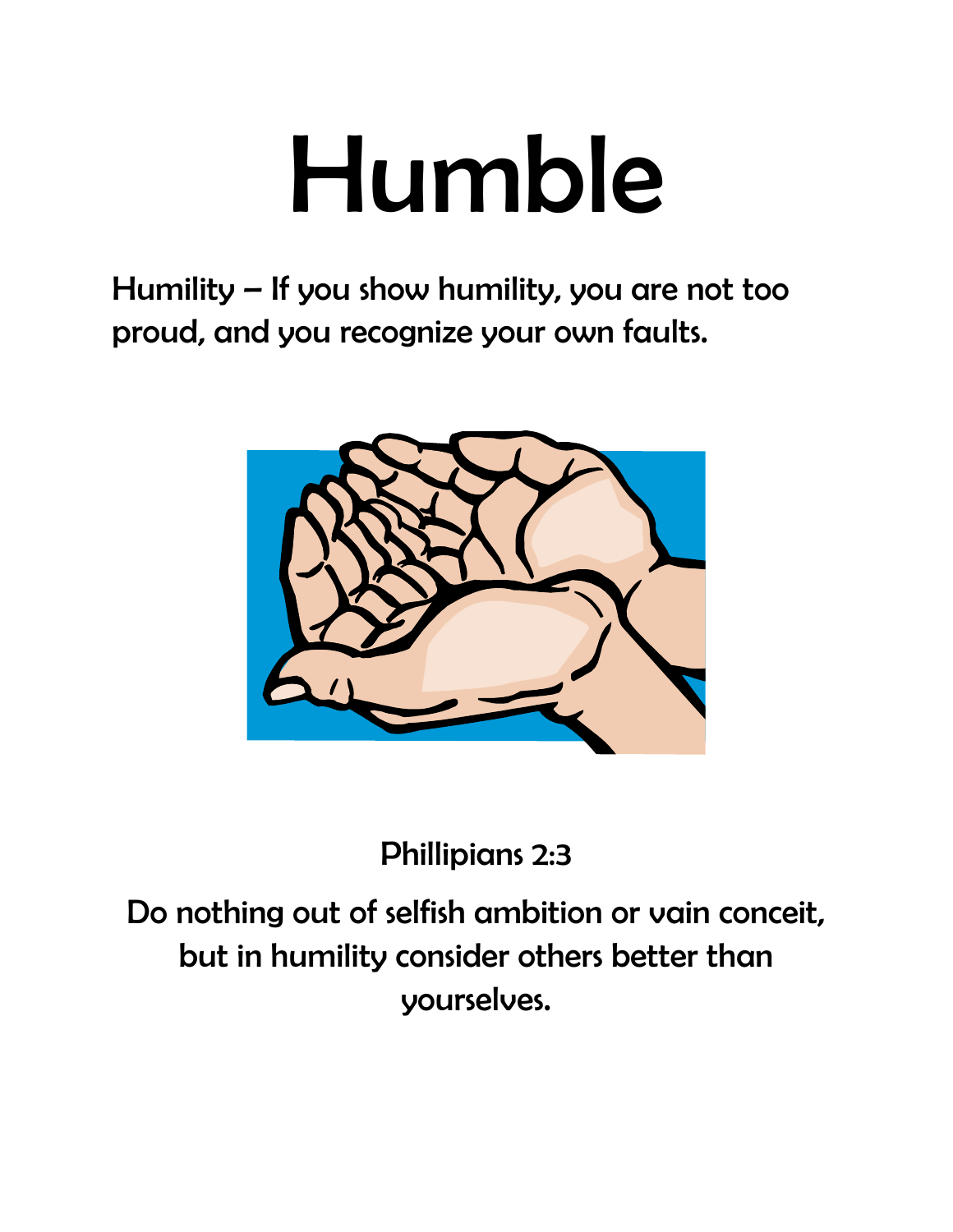# Prayerful

Prayerful – Devout, earnest, sincere.



Phillipians 4:6

Do not be anxious about anything, but in everything, by prayer and petition, with thanksgiving, present your requests to God.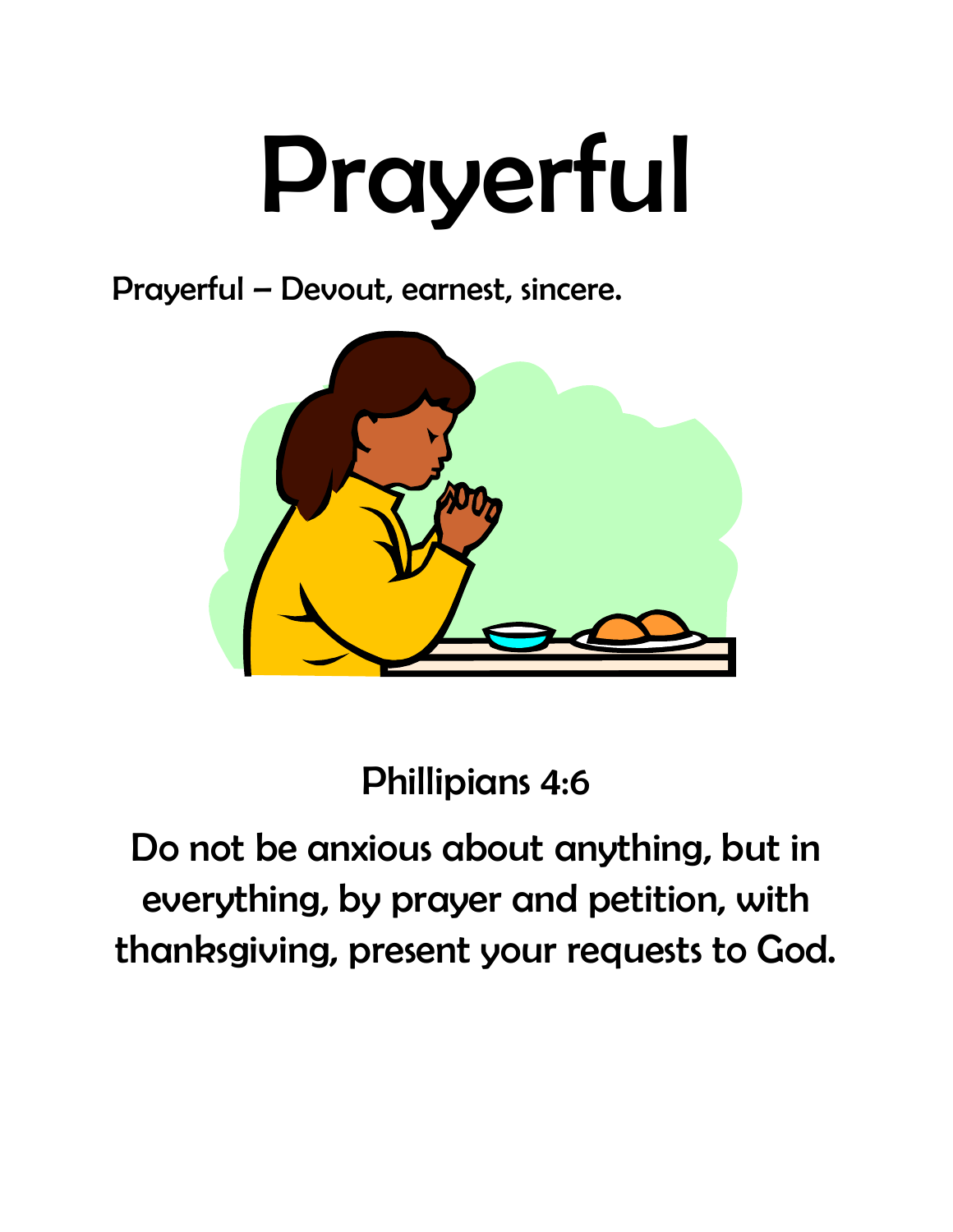### Modest

Modesty – People who are modest are not boastful about their abilities, possessions, or achievements.



I Peter 3:3-4

Your beauty should not come from outward adornment, such as braided hair and the wearing of gold jewelry and fine clothes. Instead, it should be that of your inner self, the unfading beauty of a gentle and quiet spirit, which is of great worth in God's sight.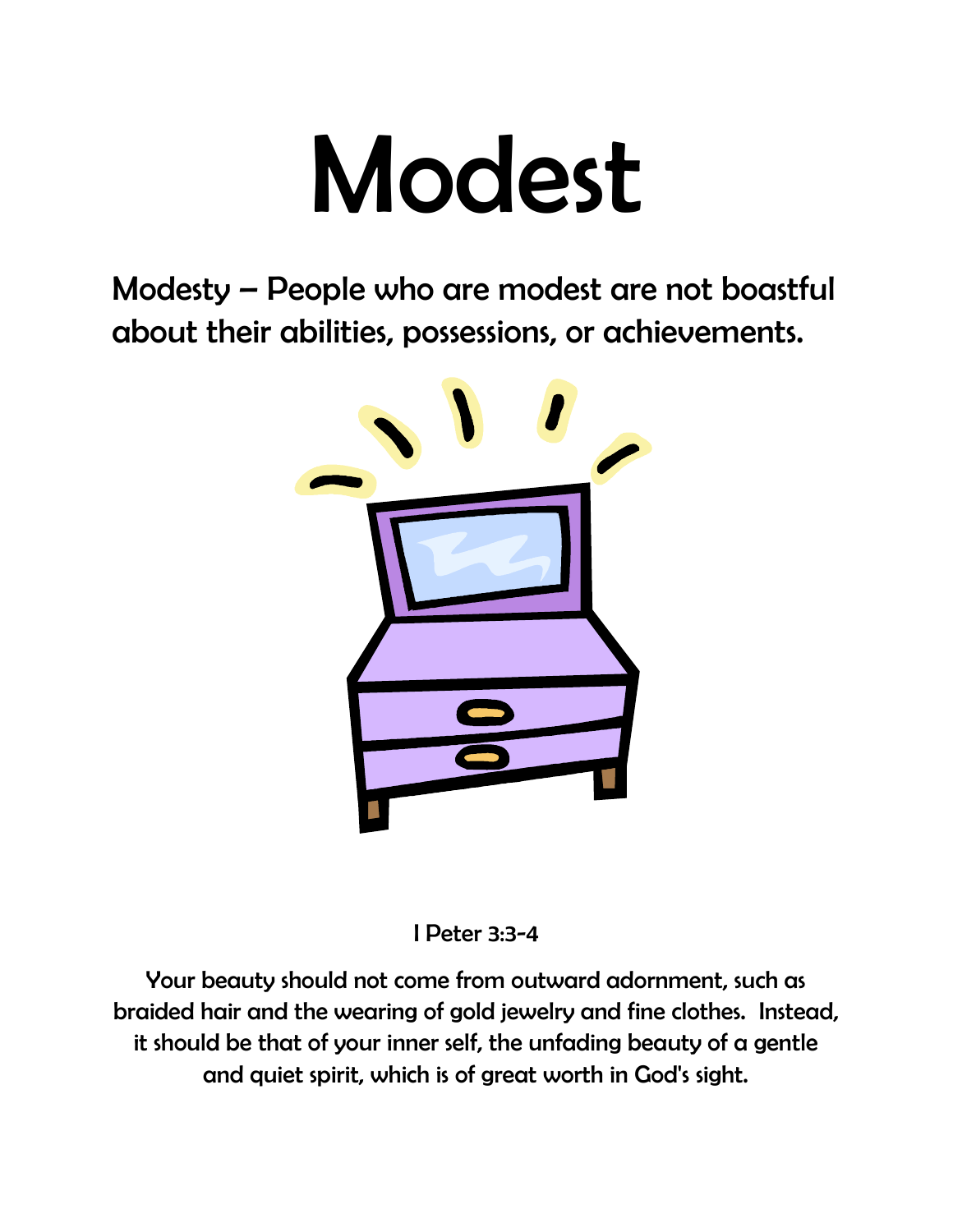## Joyful

Joyful – Happiness and delight in your heart that comes only from Jesus.



### I Thessalonians 5:16-17 Be joyful always; pray continually.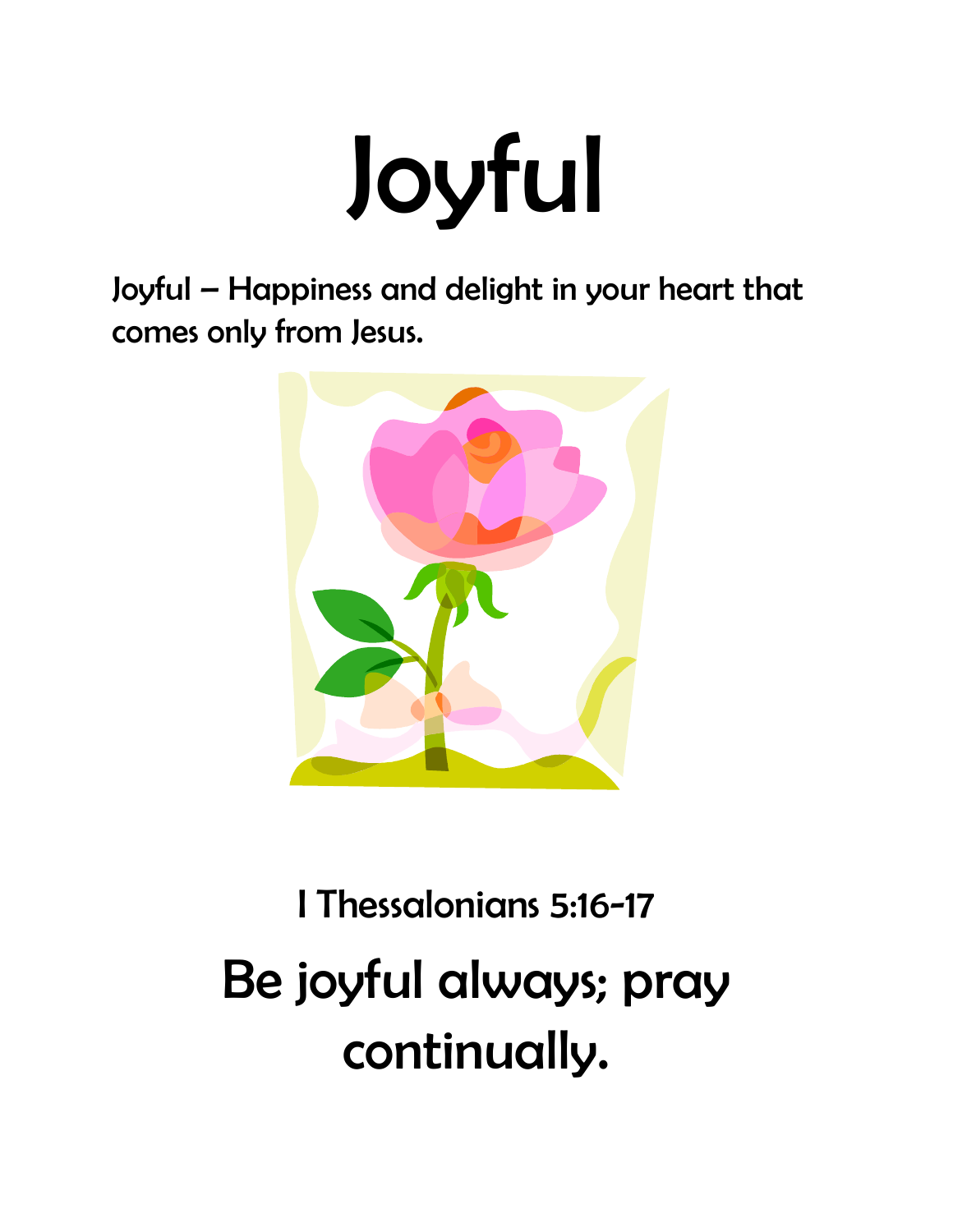### Generous

Generous – People who are generous are happy to use their time and money to help others.



II Corinthians 9:7b

Each man should give what he has decided in his heart to give, not reluctantly or under compulsion, for God loves a cheerful giver.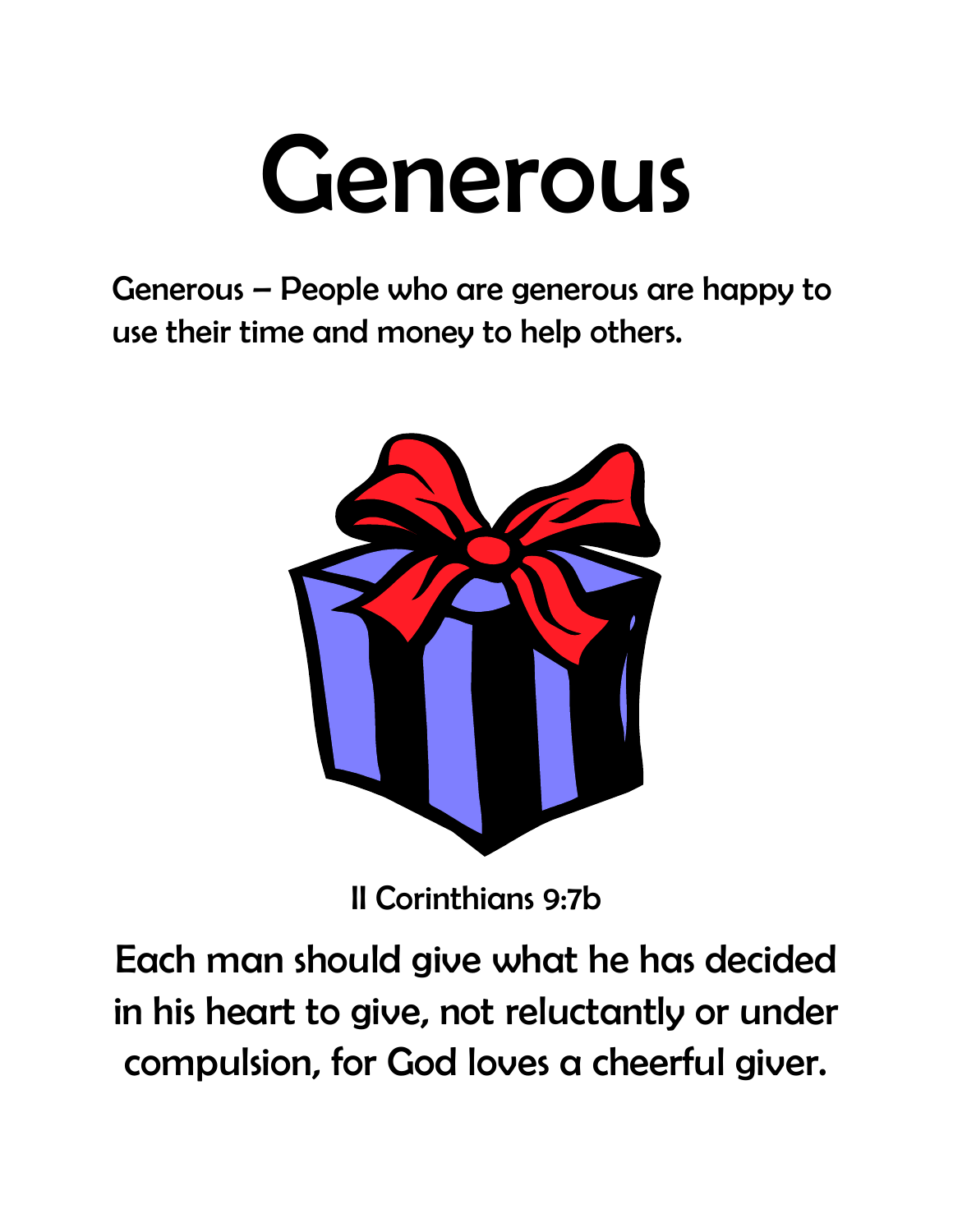# Responsible

Responsible – Trustworthy, accountable; having or involving important duties.



I Corinthians 4:2

#### Now it is required that those who have been given a trust must prove faithful.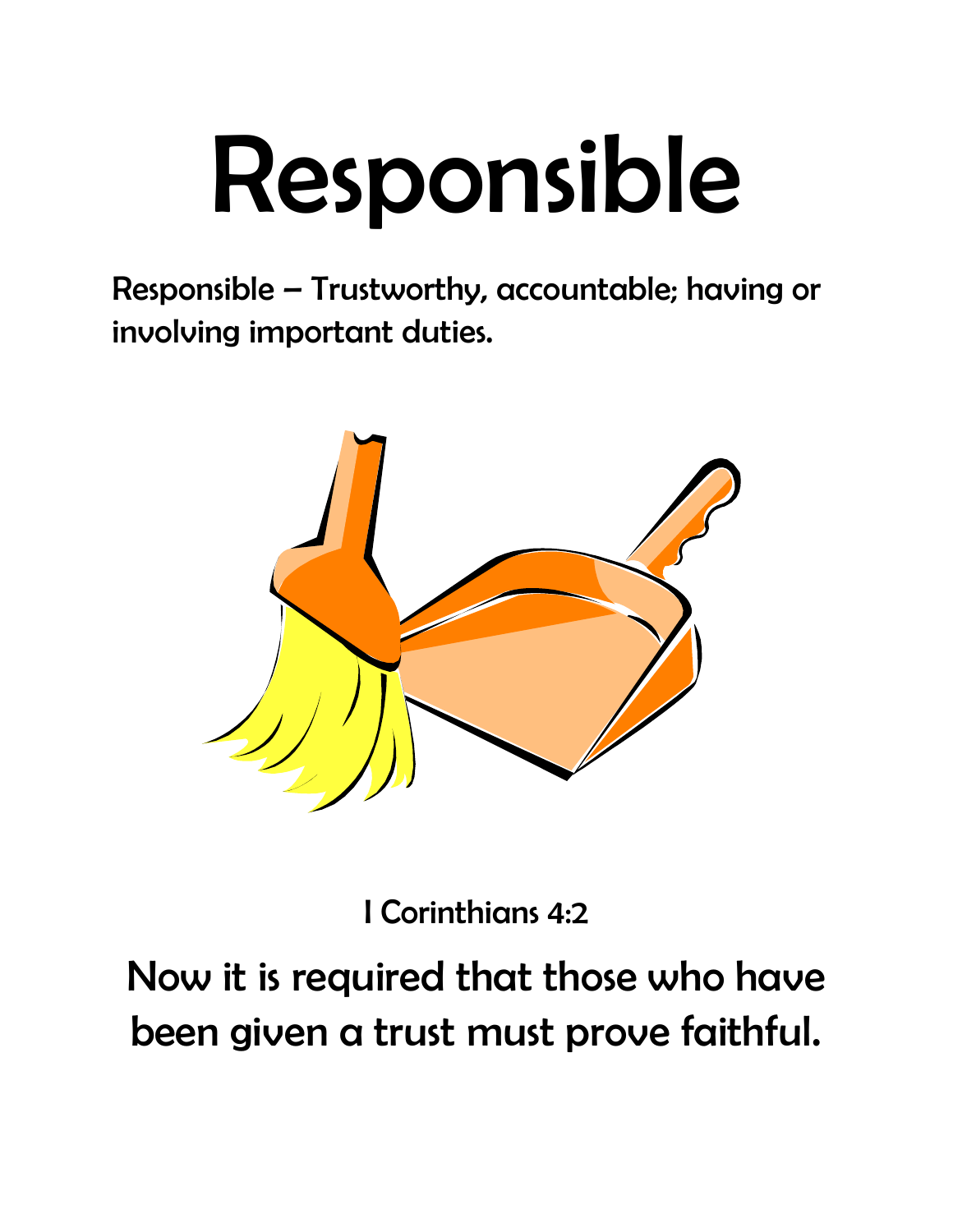# Compassionate

Compassion – A feeling of sympathy for and a desire to help someone who is suffering.



Ephesians 4:32

Be kind and compassionate to one another, forgiving each other, just as in Christ God forgave you.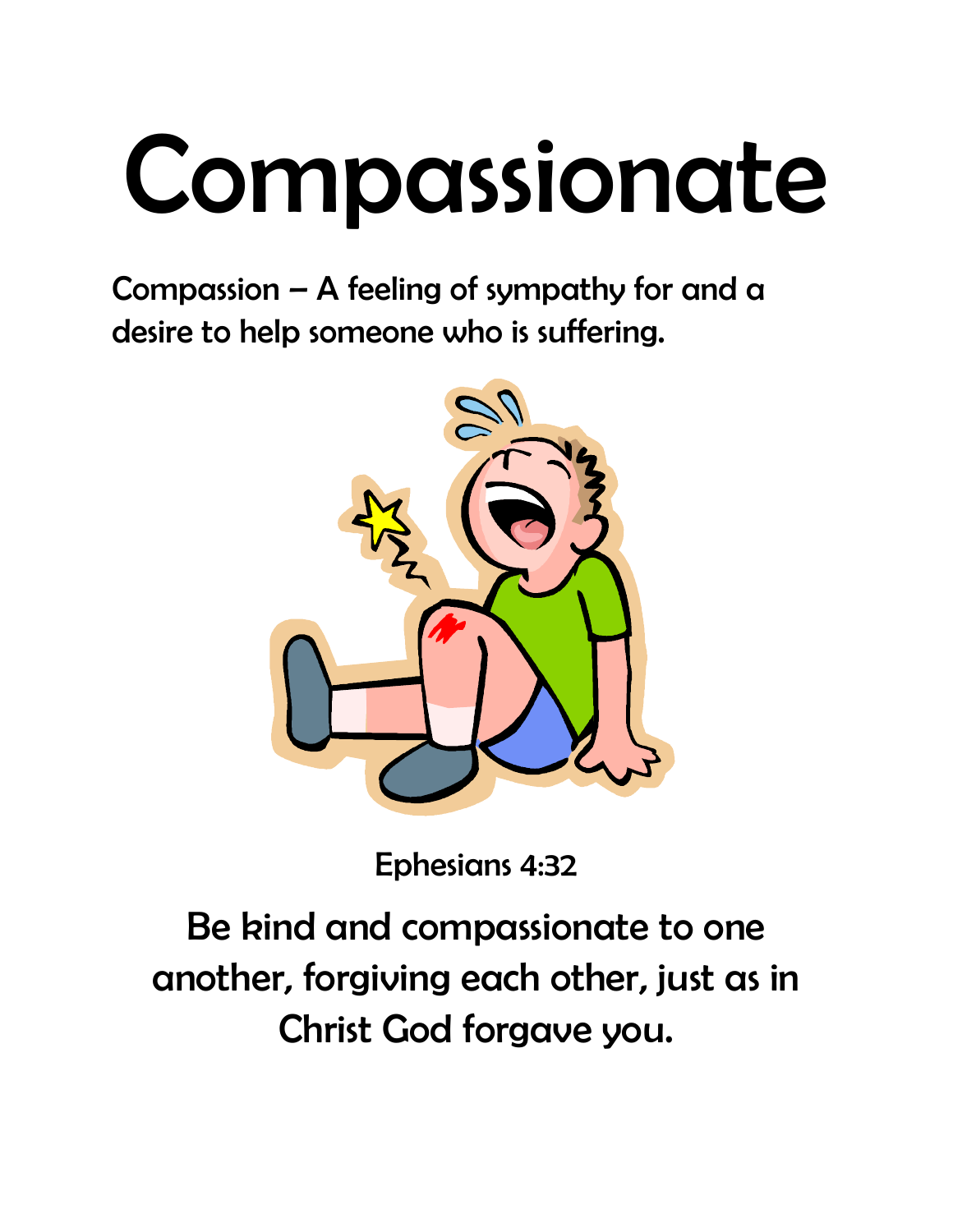### Kind

Kind – Friendly, helpful, and generous.



Luke 6:31

#### Do to others as you would have them do to you.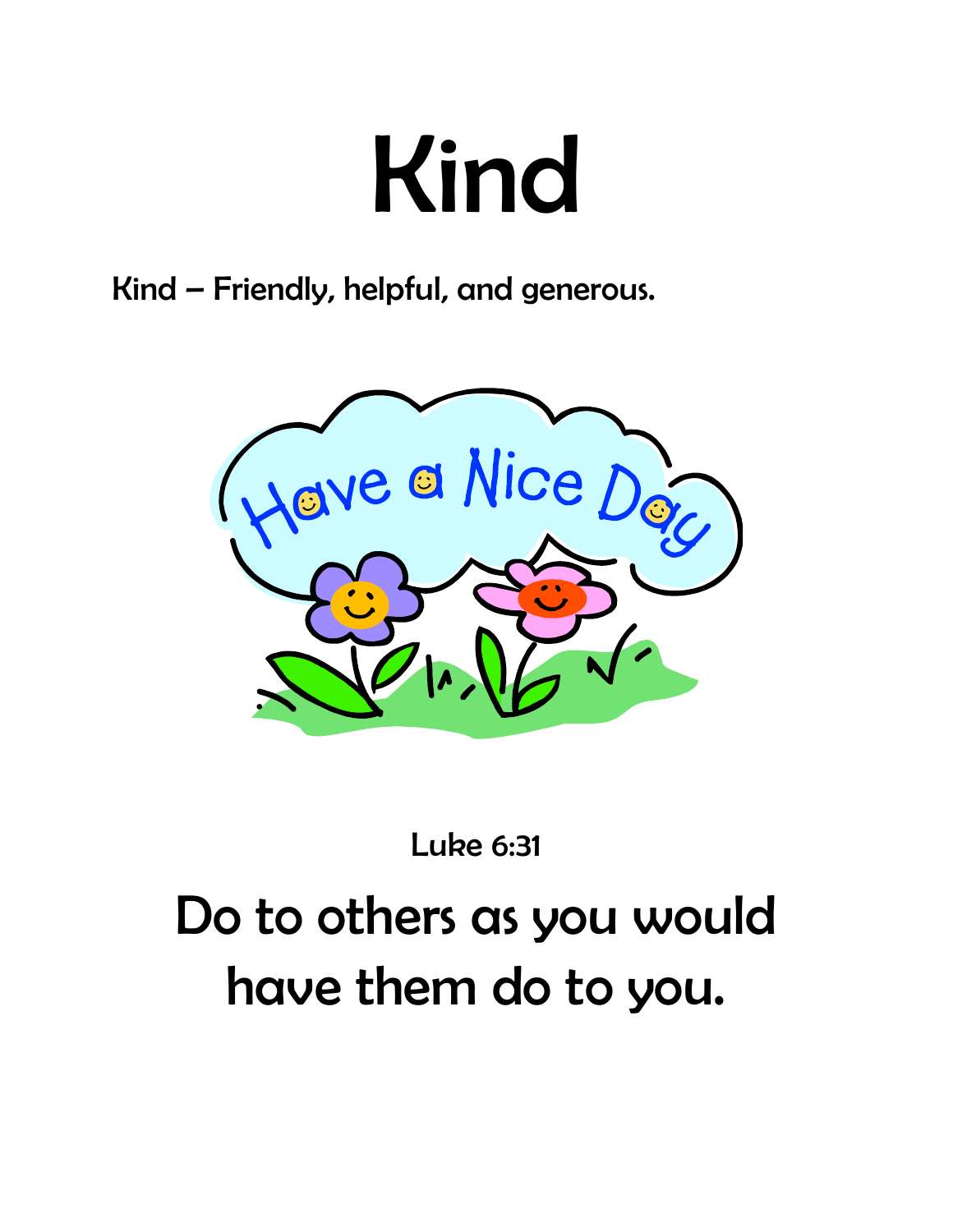### Patient

Patient – Bearing pains or trials calmly or without complaint.



Ephesians 4:2

Be completely humble and gentle; be patient, bearing with one another in love.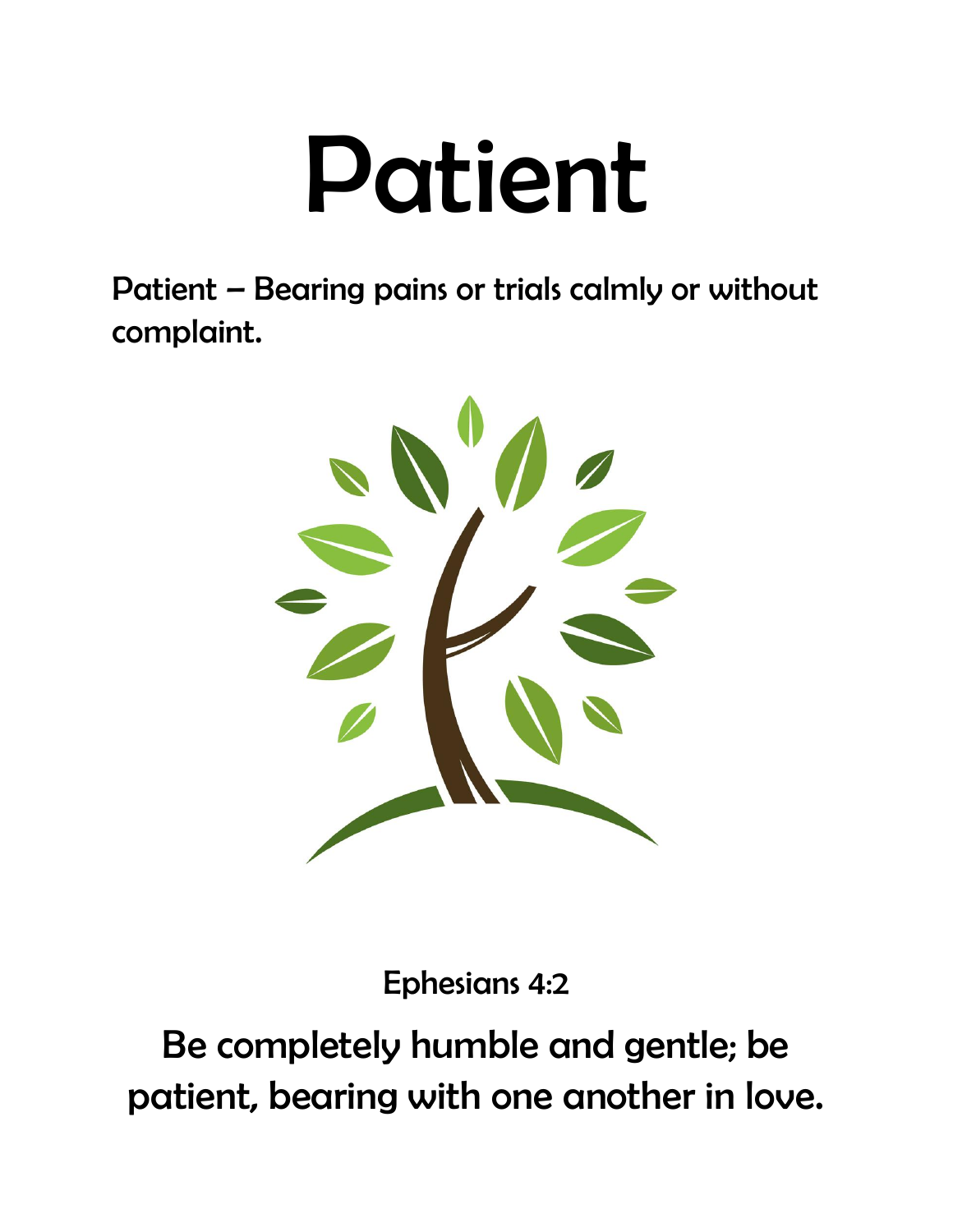### Diligent

Diligent - Characterized by steady, earnest, and energetic effort.



Colossians 3:23

Whatever you do, work at it with all your heart, as working for the Lord, not for men.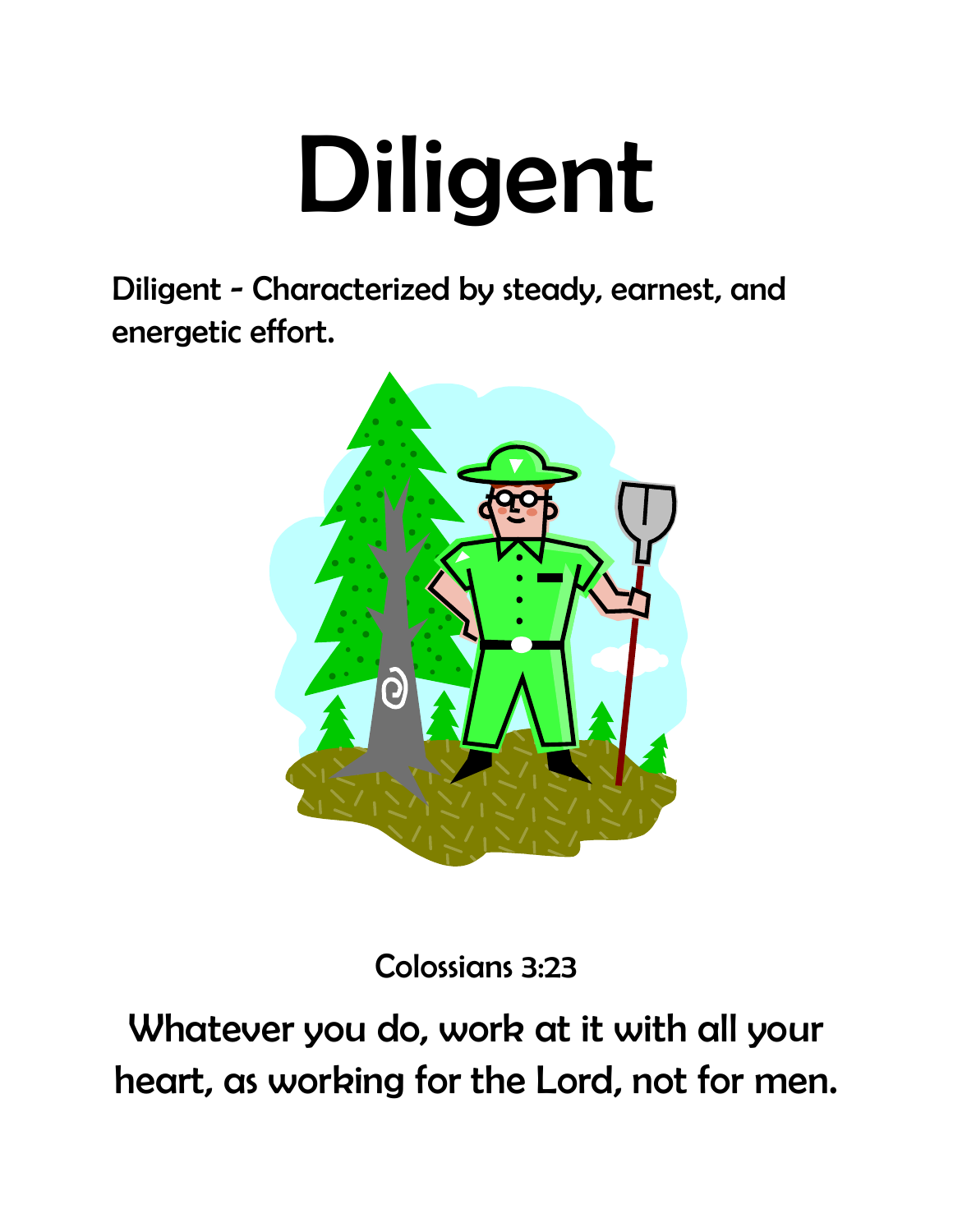### Faithful

Faithful – Loyal and trustworthy.



Proverbs 17:17

A friend loves at all times, and a brother is born for adversity.